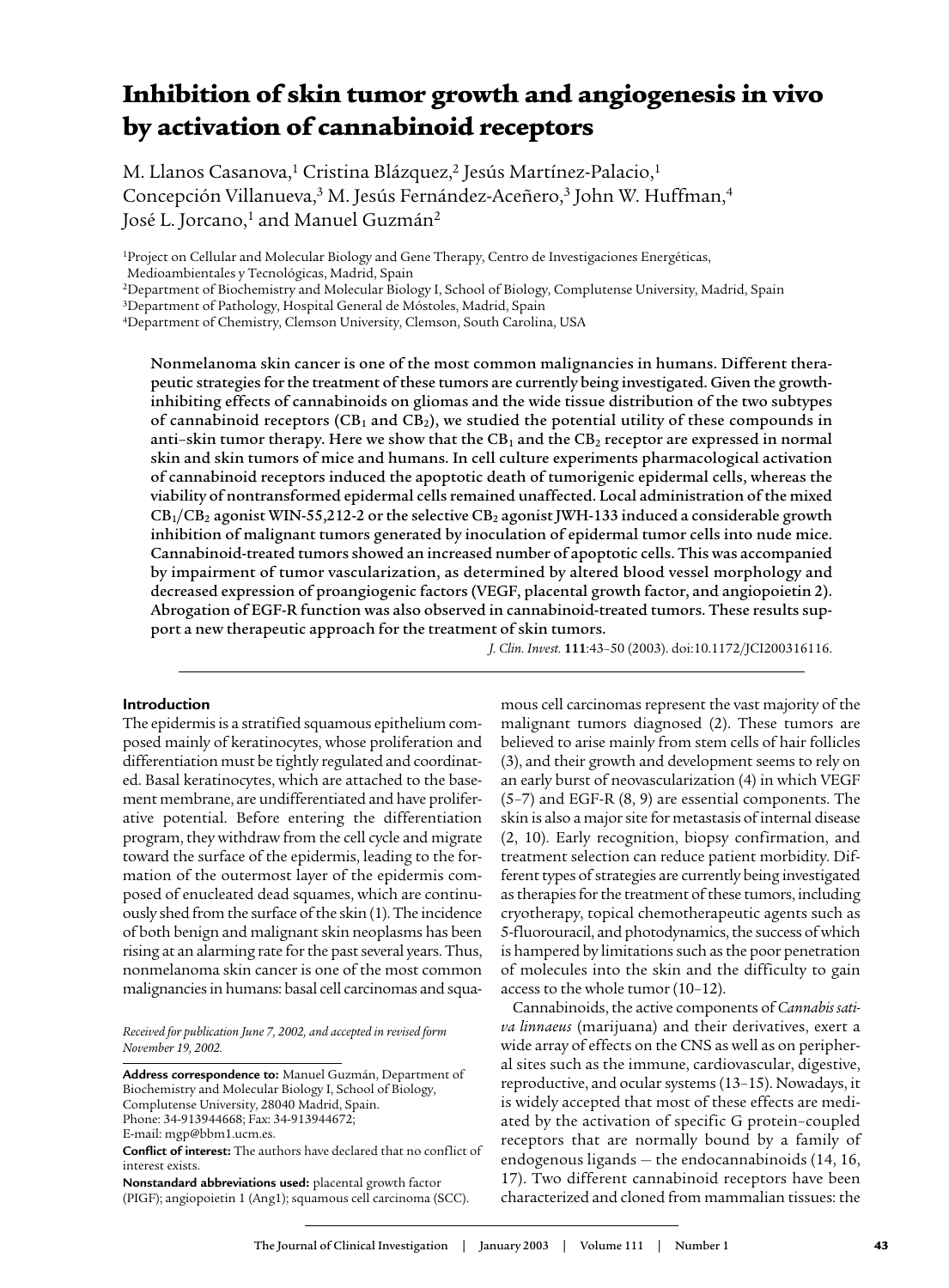"central"  $CB_1$  receptor, mostly expressed in brain and responsible for cannabinoid psychoactivity (18), and the "peripheral"  $CB<sub>2</sub>$  receptor, mostly expressed in the immune system and unrelated to cannabinoid psychoactivity (19). Marijuana and its derivatives have been used in medicine for many centuries, and currently there is a renaissance in the study of the therapeutic effects of cannabinoids, which constitutes a widely debated issue with ample scientific and social relevance. Ongoing research is determining whether cannabinoid ligands may be effective agents in the treatment of, for example, pain and inflammation, neurodegenerative disorders such as multiple sclerosis and Parkinson's disease, and the wasting and emesis associated with AIDS and cancer chemotherapy (13–15). In addition, cannabinoids may be potential antitumoral agents owing to their ability to induce the regression of various types of tumors, including lung adenocarcinoma (20), glioma (21, 22), and thyroid epithelioma (23) in animal models. Although cannabinoids directly induce apoptosis or cell cycle arrest in different transformed cells in vitro (24), the involvement of this and other potential mechanisms (e.g., inhibition of tumor angiogenesis) in their antitumoral action in vivo is as yet unknown.

This background prompted us to explore whether (a) the skin and skin tumors express cannabinoid receptors; (b) cannabinoid receptor activation exerts a growth-inhibiting action on skin tumors in vivo; and (c) inhibition of angiogenesis is implicated in the antitumoral effect of cannabinoids. Our data show that (a)  $CB<sub>1</sub>$  and  $CB<sub>2</sub>$  receptors are present in the skin and skin tumors; (b) local cannabinoid receptor activation induces the regression of skin tumors in vivo; and (c) at least two mechanisms may be involved in this action: direct apoptosis of tumor cells and inhibition of tumor angiogenesis.

## **Methods**

*Cannabinoids*. JWH-133 was prepared in J.W. Huffman's laboratory (25). WIN-55,212-2 was from Sigma-Aldrich (St. Louis, Missouri, USA). SR141716 and SR144528 were kindly given by Sanofi-Synthelabo (Montpellier, France).

*Cell culture*. The mouse tumorigenic epidermal cell lines PDV.C57 and HaCa4, and the nontransformed epidermal cell lines MCA3D (mouse) and HaCat (human), were routinely maintained in DMEM supplemented with 10% FCS. Twenty-four hours before the experiments, cells were transferred to low serum (0.5%) DMEM. Primary human keratinocytes (Biowhittaker Europe SPRL, Vervier, Belgium) were grown and cultured for the experiments in KGM-2 medium (Biowhittaker Europe SPRL). Stock solutions of cannabinoid ligands were prepared in DMSO. Control incubations had the corresponding DMSO content. No significant influence of DMSO was observed on cell viability at the final concentration used (0.1–0.2%, vol/vol).

## Table 1

Quantification of apoptotic and proliferative cells in vehicle- and cannabinoid-treated skin carcinomas

|                                           | Control       | IWH                                           | <b>WIN</b>            |
|-------------------------------------------|---------------|-----------------------------------------------|-----------------------|
| TUNEL (positive cells/field) <sup>A</sup> | $2.6 \pm 1.1$ | $7.2 \pm 3.6^{\circ}$                         | $5.6 \pm 2.5^{\circ}$ |
| BrdU (positive cells/section)             |               | $15.0 \pm 8.7$ $23.8 \pm 15.2$ $10.3 \pm 4.7$ |                       |

Tumor-bearing mice were treated with vehicle (Control), WIN-55,212-2 (WIN), or JWH-133 (JWH) for 11 days, and then tumors were dissected. Several sections of five different tumors were analyzed per group. <sup>Apositive cells</sup> per ten high-power fields. <sup>B</sup>Significantly different ( $P < 0.05$ ) from control mice.

*Human tumor samples*. Formalin-fixed, paraffinembedded, human tumor samples were obtained from the files of the Department of Pathology, Hospital General de Móstoles (Madrid, Spain). Six-micrometer tumor sections were stained with either hematoxylineosin or used for immunohistochemistry (see below). The normal skin sample (Figures 1 and 3, skin) came from the face of a 70-year-old man. The slowly growing tumor sample (Figure 3, BCC) came from the face of a 69-year-old woman. The histological analysis revealed the growth of basaloid cell solid nests at the dermoepidermal junction with diagnostic characteristics of basal cell carcinoma. The highly malignant tumor sample (Figures 1 and 3, SCC) came from the retroauricular skin of a 73-year-old man. The histological analysis showed the neoplastic growth of epithelial cells, with squamous differentiation and focal areas of acantholysis.

*Tumor induction in mice*. Malignant skin tumors were induced in nude (NMRI nu) mice by subcutaneous flank inoculation of 10<sup>6</sup> PDV.C57 epidermal tumor cells. When tumors had reached an average volume of  $500 \; \mathrm{mm^3}$  (range, 400–600  $\mathrm{mm^3})$ , a continuous flow pump (Alzet 2002; Alza Corporation, Palo Alto, California, USA) was surgically implanted on the flank of every mouse near the site of tumor inoculation. The pump was filled with either vehicle, 1,580 µg of WIN-55,212-2, or 1,580 µg of JWH-133 in 236 µl PBS supplemented with 5 mg/ml BSA and operated at a flux of 0.52 µl/h for 11 days. Tumors were measured with an external caliper and their volume calculated as  $(4\pi/3) \times$ (width/2)<sup>2</sup>  $\times$  (length/2). Cannabinoid treatment did not affect animal weight gain (data not shown).

*Viability and apoptosis in vitro*. Cell viability in the cultures was determined by the 3-4,5-dimethylthiazol-2,5 diphenyltetrazolium bromide thiazol blue test. Apoptosis was determined by both TUNEL staining (21) and oligonucleosomal DNA fragmentation (26) according to kit manufacturer's instructions (Boehringer Mannheim GmbH, Mannheim, Germany).

*Proliferation and apoptosis in vivo*. For proliferation assays, mice received an intraperitoneal injection of BrdU (120 mg/kg body weight) (Boehringer Mannheim GmbH) 2 hours before tumor harvesting. Detection of BrdU-positive cells was performed using an anti-BrdU mouse mAb (Boehringer Mannheim GmbH) as described (9). Apoptosis was determined by TUNEL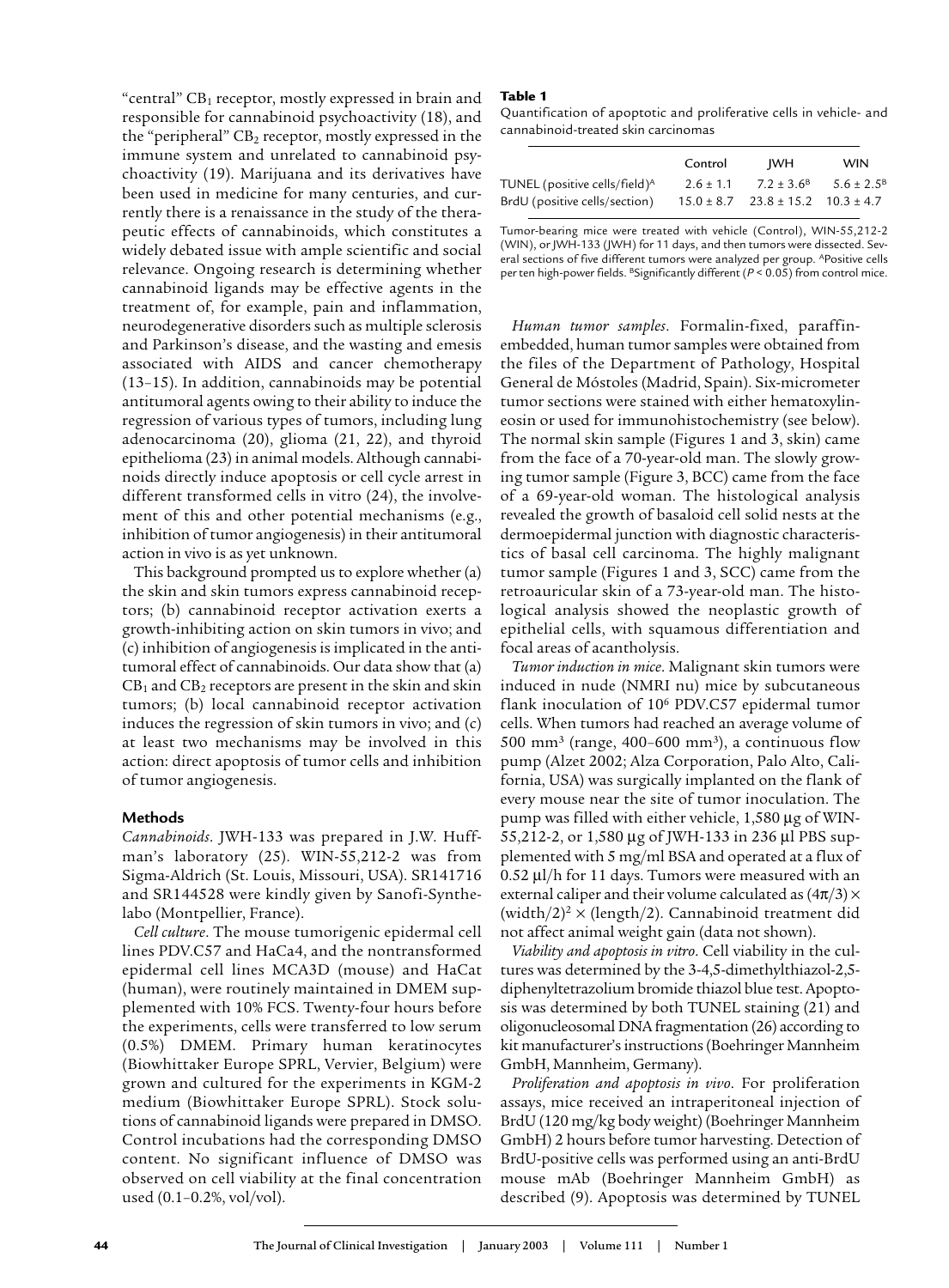staining (Boehringer Mannheim GmbH) according to kit manufacturer's instructions (21).

*Western blot analysis*. Particulate cell or tissue fractions were subjected to SDS-PAGE, and proteins were transferred from the gels onto polyvinylidene fluoride membranes. To determine cannabinoid receptor expression the blots were incubated with polyclonal Ab's raised in rabbits against residues 1-14 of the human/mouse  $CB<sub>1</sub>$ receptor (1:500; kindly given by A. Howlett, North Carolina Central University, Durham, North Carolina, USA) or residues 20-33 of the human/mouse  $CB<sub>2</sub>$ receptor (1:2,000; Cayman Chemical, Ann Arbor, Michigan, USA) as described (21). Antigen preabsorption experiments were performed by preincubating  $(37\degree C, 1$  hour) 1 µl (= 0.5 µg) of the anti-CB<sub>1</sub> or anti- $CB_2$  Ab and 100 µl PBS with or without 20 µl (= 20 µg) of the corresponding immune peptide (Cayman Chemical). Western blots were subsequently done with the aforementioned Ab dilutions. To determine EGF-R phosphorylation the blots were incubated with antiphosphotyrosine (1:500; 4G10 mAb; Upstate Biotechnology Inc., Lake Placid, New York, USA) or anti-keratin 5 (1:1,000; Berkeley Antibody Co., Richmond, California, USA) Ab's, the latter used as a loading control. In all cases, samples were subjected to luminography with an enhanced chemiluminescence detection kit (Amersham Life Sciences, Arlington Heights, Illinois, USA). Densitometric analysis of the blots was performed with the Molecular Analyst software package (Bio-Rad Laboratories Inc., Hercules, California, USA).

*Immunohistochemistry*. Tissues were fixed in 10% buffered formalin and embedded in paraffin. Sections of mouse and human skin and tumors were stained with the aforementioned Ab's against  $CB<sub>1</sub>$  (1:300) and  $CB<sub>2</sub>$  (1:300) receptors. Control immunostainings using the secondary Ab in the absence of the primary Ab were routinely performed. In addition, antigen preabsorption experiments were carried out with the corresponding blocking peptides as described above. Immunodetection of blood vessels in cryosections of mouse tumors was performed with an anti-CD31 Ab (1:40; PharMingen, San Diego, California, USA). Sections were incubated with a biotinylated anti-rabbit  $(CB_1$  and  $CB_2)$ or anti-rat Ab (CD31) and then with peroxidase-conjugated streptavidin (LSAB Kit Peroxidase; DAKO A/S, Glostrup, Denmark). Ab localization was determined using 3,3′-diaminobenzidine (Vector Laboratories, Burlingame, California, USA). Morphometric values were obtained by examination of six 0.11-mm<sup>2</sup> sections per tumor with the image analysis system Leica Qwin (Leica Microsystems Inc., Chantilly, Virginia, USA).

*Northern blot analysis*. Total RNA was extracted from the tumor samples by the acid guanidinium method (27). The VEGF probe has been described previously (7). The placental growth factor (PIGF) probe was kindly given by G. Persico (Istituto Internazionale di Genetica e Biofisica, Naples, Italy). Probes for angiopoietin 1 (Ang1) and angiopoietin 2 (Ang2) detection were kindly provided by G.D. Yancopoulos (Regeneron Pharmaceuticals, Tarrytown, New York, USA). A 1-kb fragment of the 5' region of the hEGF-R cDNA was used as probe for EGF-R detection (9). Ribosomal 7S RNA was used as a loading control. Densitometric analysis of the blots was performed with a PhosphorImager using Quantity One software (Bio-Rad Laboratories Inc.).

*Statistics*. Results shown represent means ± SD. Statistical analysis was performed by ANOVA with a post hoc analysis by the Student-Neuman-Keuls test. Data in Table 1, Figure 5a, and Figure 6c were analyzed by the Mann-Whitney (Wilcoxon) *W* test to compare medians for nonparametric data.

## **Results**

*Cannabinoid receptors are expressed in skin and skin tumors*. The expression of cannabinoid receptors in epidermal cell lines, normal skin, and skin tumors of mice and humans was examined by Western blot analysis and immunohistochemistry. Western blot experiments showed that  $CB_1$  and  $CB_2$  receptors were expressed in a number of tumorigenic and nontransformed epidermal cell lines of murine and human origin (Figure 1a). In addition, the two receptors were present in normal mouse skin as well as in benign (papillomas) and malign (squamous cell carcinomas) mouse skin tumors. Likewise,  $CB_1$  and  $CB_2$  receptors were expressed in human skin, keratinocytes, and carcinomas (Figure 1a). To ascertain the specificity of the cannabinoid receptor Ab's used in the blotting experi-



### Figure 1

Western blot analysis of cannabinoid receptor expression in normal skin and skin tumors. (a)  $CB_1$  and  $CB_2$  receptor expression in murine and human epidermal cell lines, normal skin, and skin tumors. (**b**) Controls with the anti- $CB_1$  or anti- $CB_2$  Ab-blocking peptide are shown (see Methods and Results for explanation). Mouse papillomas were generated by chemical carcinogenesis (as described in ref. 9), while mouse squamous cell carcinomas (SCCs) were generated by inoculation of PDV.C57 epidermal tumor cells as described in Methods. The source of human samples is described in Methods. Images of representative samples are shown. Similar results were obtained in at least two other blots. PB, immortalized mouse nontumorigenic cell line derived from SENCAR mice papillomas; HK, human keratinocytes; m, mouse; h, human.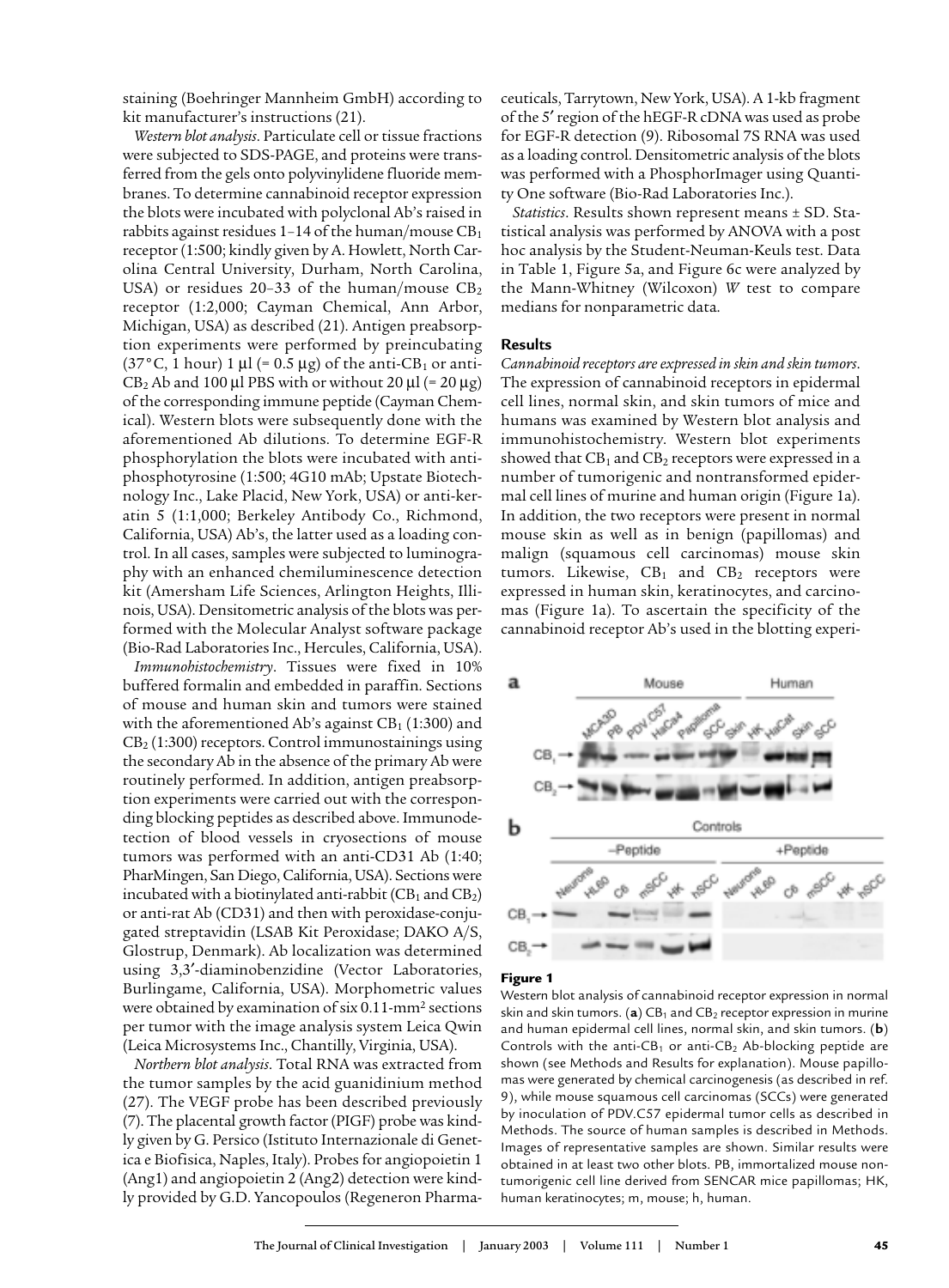

ments, antigen preabsorption experiments were carried out with the corresponding blocking peptides. As shown in Figure 1b, the peptides blocked anti- $CB<sub>1</sub>$  and anti-CB<sup>2</sup> Ab binding, not only in skin-derived samples but also in other cell types used as well-established controls for the presence of  $CB_1$  (rat cortical neurons) (18),  $CB<sub>2</sub>$  (human promyelocytic HL60 cells) (19), and  $CB<sub>1</sub>$ plus CB<sup>2</sup> (rat C6 glioma cells) (21).

Immunocytochemical analyses showed that in mouse (Figure 2a) and human (Figure 3a) normal skin  $CB<sub>1</sub>$ and  $CB<sub>2</sub>$  receptors were mostly present in suprabasal layers of the epidermis and hair follicles. Basal staining was also observed in some sporadic regions.  $CB<sub>1</sub>$  and  $CB<sub>2</sub>$  receptor immunoreactivity was also evident in both papillomas and squamous cell carcinomas of mouse origin (Figure 2a), as well as in human basal cell carcinomas and squamous cell carcinomas (Figure 3a). The specificity of the immunolabeling was shown by experiments in which the primary Ab was omitted and—as mentioned above for Western blots—by antigen preabsorption experiments carried out with the corresponding blocking peptides (Figures 2b and 3b).

*Cannabinoid receptor activation induces skin tumor cell apoptosis*. We tested the functionality of cannabinoid

#### Figure 3

Immunohistochemical analysis of cannabinoid receptor expression in human normal skin and skin tumors. (**a**) Immunolocalization of CB<sup>1</sup> and CB<sup>2</sup> receptors. (**b**) Controls without primary Ab (only with secondary biotinylated anti-rabbit Ab), as well as controls with the Ab-blocking peptides, are shown (see Methods and Results for explanation). The source of samples is described in Methods. BCC, basal cell carcinoma; SCC, squamous cell carcinoma; Hf, hair follicle.

#### Figure 2

Immunohistochemical analysis of cannabinoid receptor expression in mouse normal skin and skin tumors. (**a**) Immunolocalization of  $CB<sub>1</sub>$  and  $CB<sub>2</sub>$  receptors. (**b**) Controls without primary Ab (only with secondary biotinylated anti-rabbit Ab), as well as controls with the Ab-blocking peptides, are shown (see Methods and Results for explanation). Normal skin came from a 5-day-old mouse. Papillomas were generated by chemical carcinogenesis (as described in ref. 9), while SCCs were generated by inoculation of PDV.C57 epidermal tumor cells as described in Methods. Images of representative samples are shown. Similar results were obtained in at least two other samples. Hf, hair follicle; bl, basal layer; sbl, suprabasal layers.

receptors in the induction of apoptosis in skin tumor cells. The mixed  $CB_1/CB_2$  agonist WIN-55,212-2 decreased the viability of the tumorigenic epidermal cell lines PDV.C57 and HaCa4 (Figure 4a). Values of cell viability after WIN-55,212-2 treatment (as percentage of the corresponding incubations with no additions) were  $74 \pm 10$  (day 3) and  $62 \pm 7$  (day 4) for PDV.C57 cells, and  $75 \pm 7$  (day 3) and  $71 \pm 4$  (day 4) for HaCa4 cells. Of interest, the cannabinoid was unable to induce any statistically significant change in the viability of MCA3D and HaCat cells, two nontransformed epidermal cell lines, and of primary human keratinocytes (Figure 4b). The mixed  $CB<sub>1</sub>/CB<sub>2</sub>$  agonist HU-210 and the selective  $CB_2$  agonist JWH-133  $(K_i = 677 \text{ nM}$  for CB<sub>1</sub> and 3.4 nM for CB<sub>2</sub>; ref, 25) (both at 25 nM) also induced PDV.C57 death to an extent similar to that of WIN-55,212-2 (data not shown). WIN-55,212-2–induced death of PDV.C57 cells occurred by a process of apoptosis, as determined by oligonucleosomal DNA fragmentation (Figure 4c) and TUNEL staining (Figure 4d).

To evaluate the possible implication of the  $CB<sub>1</sub>$  and  $CB<sub>2</sub>$  receptors in cannabinoid-induced apoptosis, the

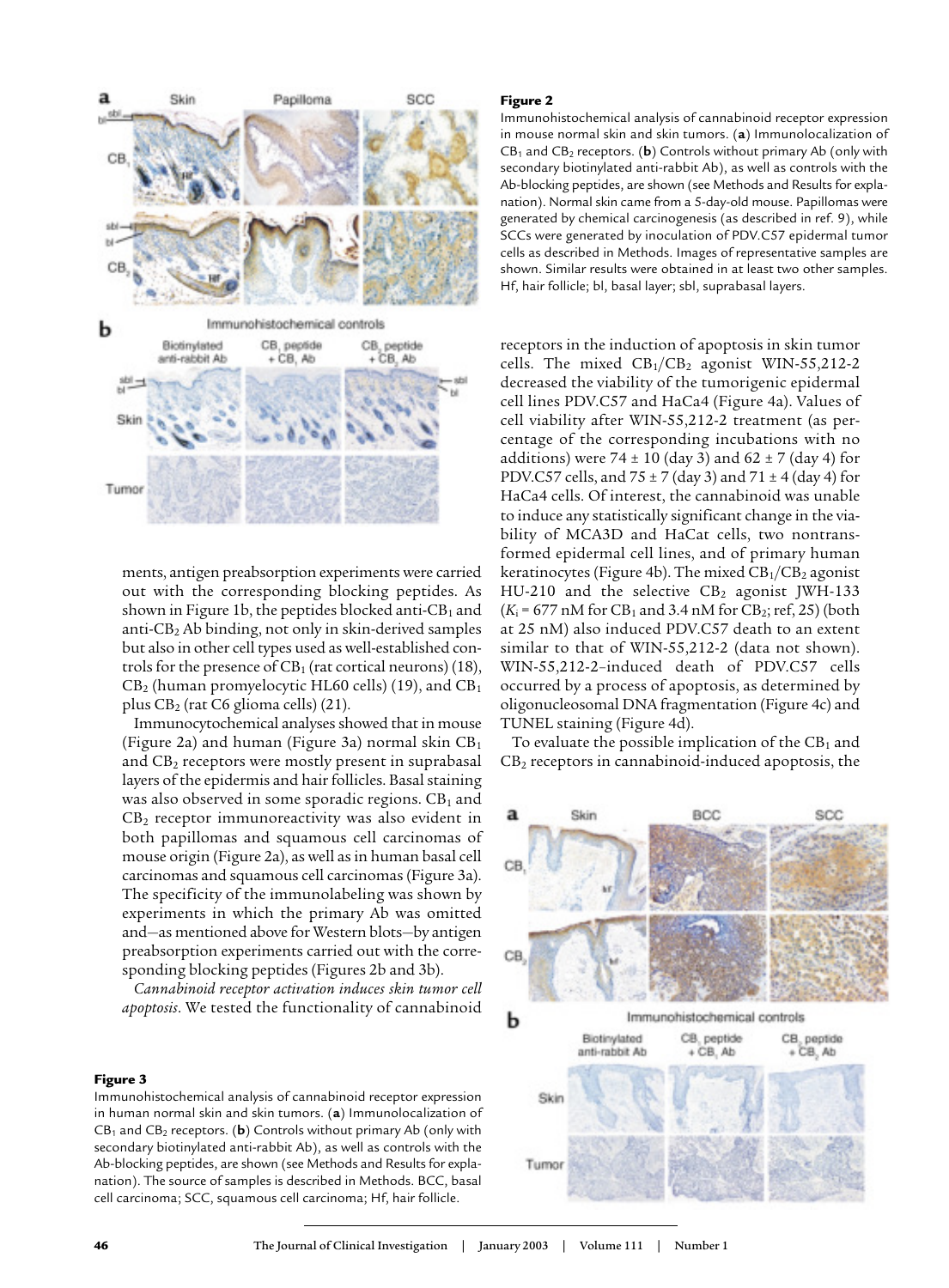

#### Figure 4

Cannabinoid receptor activation induces skin tumor cell apoptosis. (**a**) The tumorigenic epidermal cell lines PDV.C57 (open symbols) and HaCa4 (closed symbols) were cultured with 25 nM WIN-55,212-2 alone (circles), or in combination with 0.2 µM SR141716 (SR1) (squares), or 0.2 µM SR144528 (SR2) (triangles), and cell viability was determined (*n* = 5). (**b**) The nontransformed epidermal cell lines MCA3D (open circles) and HaCat (closed circles), as well as primary human keratinocytes (closed squares), were cultured with 25 nM WIN-55,212-2, and cell viability was determined (*n* = 4). (**c** and **d**) PDV.C57 cells were cultured as described before, and oligonucleosomal DNA fragmentation (**c**) (*n* = 6), and TUNEL staining (**d**) (one representative experiment of four) were assessed. \*Significantly different (*P* < 0.01) from control incubations.

effect of selective receptor antagonists was studied. Thus, the  $CB_1$  antagonist SR141716 and the  $CB_2$ antagonist SR144528 prevented WIN-55,212-2– induced apoptosis of PDV.C57 cells (Figures 4, a, c, and d), pointing to the involvement of both receptors in the apoptotic action of cannabinoids.

*Cannabinoids inhibit skin tumor growth in vivo*. Given the inhibition of tumorigenic epidermal cell survival in culture by cannabinoids, we evaluated the effect of cannabinoid treatment on skin tumor growth in vivo. Tumors generated by inoculation of the highly malignant PDV.C57 cell line were treated with vehicle or WIN-55,212-2. As shown in Figure 5, a–c, cannabinoid administration blocked the growth of tumor cells in vivo (in ≈75% of the mice treated).

Because cannabinoid-based therapeutic strategies should be as devoid as possible of psychotropic side effects and PDV.C57 express functional  $CB<sub>2</sub>$  receptors, we administered to mice the selective  $CB<sub>2</sub>$  agonist JWH-133. Previously, we have provided pharmacological, biochemical, and behavioral evidence that JWH-133

activates selectively the  $CB_2$  receptor and does not elicit psychotropic effects in mice (22). As shown in Figure 5, a–c, tumors from JWH-133–treated animals were significantly smaller than those from vehicle-treated controls (in ≈70% of the mice treated).

We next examined whether, as occurs in cultured skin tumor cell lines, cannabinoids induce apoptosis of malignant cells in vivo. As shown in Table 1, quantification of apoptotic cells in tumor sections revealed that treatment with WIN-55,212-2 or JWH-133 increased the number of apoptotic cells. In contrast, the proliferation index did not significantly differ between control and cannabinoid-treated carcinomas.

*Cannabinoids inhibit skin tumor angiogenesis in vivo*. Tumors require an adequate supply of oxygen and nutrients to grow more than a few millimeters. For that purpose they produce proangiogenic factors that promote the formation of new blood vessels (28, 29). We therefore analyzed whether the vascularization of growth-arrested cannabinoid-treated tumors was affected. Northern blot analyses showed that the

#### Figure 5

Cannabinoids inhibit skin tumor growth in vivo. PDV.C57 cells were injected subcutaneously in mice. When tumors had reached the desired size, animals were treated with either vehicle (Co), WIN-55,212-2 (WIN), or JWH-133 (JWH), for 11 days. (**a**) Tumor size (*n* = 8 for each experimental group). \*Significantly different (*P* < 0.01) from control mice. (**b**) Examples of subcutaneous tumors in the flank of mice after the indicated treatments. (**c**) Appearance of tumors dissected from mice after the indicated treatments.

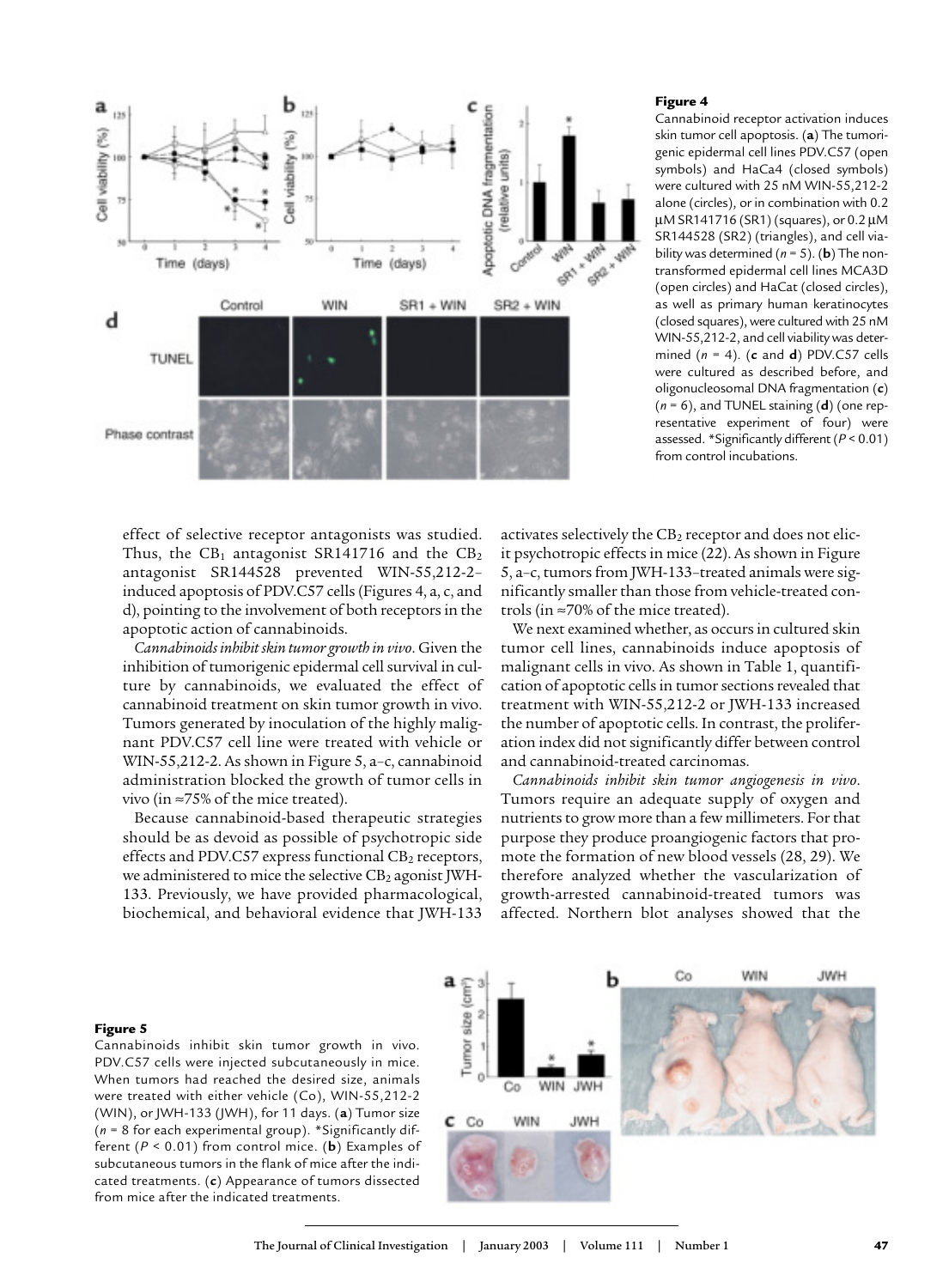

#### Figure 6

Cannabinoids inhibit angiogenesis in skin tumors in vivo. PDV.C57 cells were injected subcutaneously in mice. When tumors had reached the desired size, animals were treated with either vehicle (Co), WIN-55,212-2 (WIN,) or JWH-133 (JWH) for 11 days. (**a**) Northern blot of the proangiogenic factors VEGF, PIGF, and Ang2. C1, C2; J1, J2; W1, W2 designate tumors from two different animals of each experimental group, that is, treated with vehicle (Co), JWH-133, or WIN-55,212-2, respectively. OD values relative to those of loading controls are given in arbitrary units. 7S, Ribosomal 7S RNA. (**b**) CD31 immunostaining. Note that control carcinomas show dilated blood vessels, while vessels of cannabinoid-treated tumors are narrow. (**c**) Morphometric analysis of tumor vasculature (*n* = 4–6 for each experimental group). \*Significantly different (*P* < 0.05) from control mice.

expression of major proangiogenic factors, namely VEGF, PIGF, and Ang2, was strongly depressed by treatment with WIN-55,212-2 or JWH-133 (Figure 6a). The mRNA expression of Ang1 and the two antiangiogenic factors, thrombospondin 1 and thrombospondin 2, was not significantly affected by cannabinoid administration (data not shown). Furthermore, although immunostaining of CD31, a marker of endothelial cells, revealed no significant differences in vascular density (number of blood vessels per unit area) between control and WIN-55,212-2– or JWH-133–treated tumors (Figures 6, b and c), important differences were observed when vessel morphology was examined: while control carcinomas showed a network of dilated vessels, cannabinoid-treated tumors displayed a pattern of blood vessels characterized predominantly by narrow capillaries (Figure 6b). Morphometric analyses confirmed that cannabinoid treatment induced a statistically significant decrease in blood vessel size, as determined by the total area occupied by vessels, the area per vessel, and the vessel larger diameter length (Figure 6c).

*Cannabinoids decrease EGF-R activation in skin tumors in vivo*. We have recently found that in skin carcinomas EGF-R plays an important role in triggering the angiogenic switch necessary for skin tumor growth (9). Thus, we measured the expression levels and activation state of EGF-R in control and cannabinoid-treated skin tumors. While EGF-R mRNA was highly expressed in vehicletreated tumors, in line with its known overexpression in skin carcinomas (30, 31), the levels of EGF-R mRNA in cannabinoid-treated tumors were very low (Figure 7a). In addition, the degree of EGF-R activation (autophosphorylation) was markedly reduced in cannabinoidtreated tumors (Figure 7b). Moreover, exposure of cul-

#### Figure 7

Cannabinoids inhibit EGF-R activation in skin tumors in vivo. (**a** and **b**) PDV.C57 cells were injected subcutaneously in mice. When tumors had reached the desired size, animals were treated with either vehicle (Co), WIN-55,212-2, or JWH-133 for 11 days. Northern (**a**) and Western blot (**b**) analyses show that EGF-R mRNA expression and EGF-R activation (autophosphorylation), respectively, are severely diminished in cannabinoid-treated tumors. One representative experiment of three is shown in each panel. (**c**) PDV.C57 cells were cultured for 24 hours with either vehicle, 25 nM WIN-55,212-2, or 25 nM JWH-133, and EGF-R phosphorylation was determined by Western blot analysis. One representative experiment of three is shown. OD values relative to those of loading controls are given in arbitrary units. Ribosomal 7S RNA (7S) and keratin 5 (K5) were used as loading controls in Northern and Western blots, respectively. PY, phosphotyrosine.

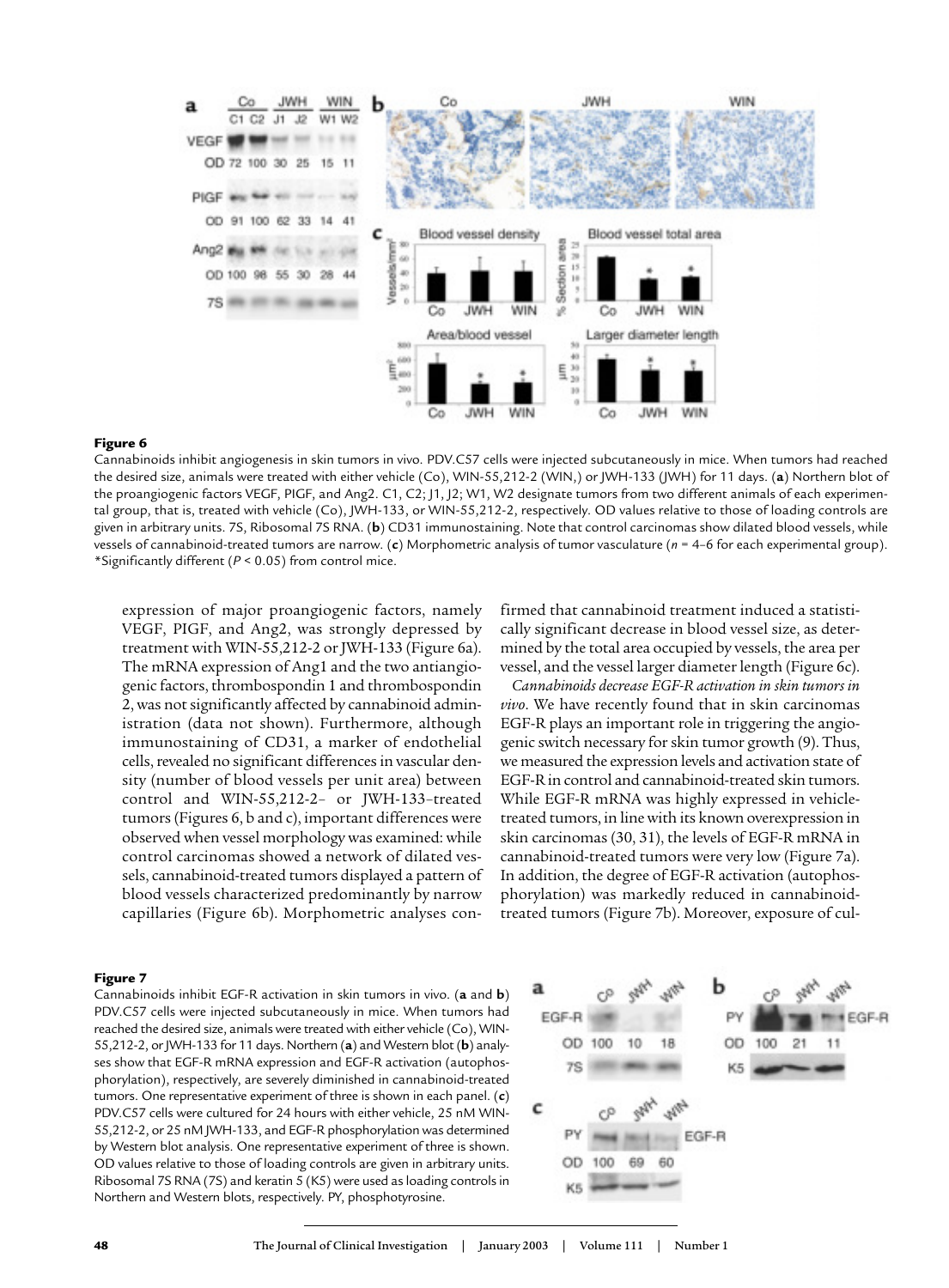tured PDV.C57 cells to WIN-55,212-2 or JWH-133 blunted EGF-R phosphorylation (Figure 7c), supporting the direct impact of cannabinoids on skin tumor cells.

## **Discussion**

Here we report that  $CB_1$  and  $CB_2$  cannabinoid receptors are expressed in normal epidermis and in skin tumors and that both receptors are functional in the induction of apoptosis of skin tumor cells and the regression of skin carcinomas. It is therefore plausible that apoptosis of tumor cells and tumor regression are two causally related events. Nonetheless, our data indicate that cannabinoid antitumoral action may also rely on the inhibition of tumor angiogenesis. It has been shown that mouse skin tumor growth and progression depends on critical events leading to epithelial and stromal changes, including the establishment of an active angiogenesis (4). Here, we report that blood vessels developed by cannabinoid-treated carcinomas are small, in line with the finding that blood vessel enlargement constitutes a prominent feature of skin tumor progression (4, 32). Moreover, we show that in cannabinoid-treated carcinomas the expression of proangiogenic factors is depressed and that of antiangiogenic factors is unchanged, which fits well with the observations that link skin carcinoma development with a clear imbalance toward positive angiogenic-factor action (6, 7, 9). Ha-*ras* activation seems to be a critical event in mouse skin tumor initiation as well as a major component of the angiogenic response (6) in which VEGF plays a pivotal role (5, 9). Ha-*ras* activation induces VEGF expression in mouse keratinocytes (6), as well as in other cell types (33, 34). Our data also show that cannabinoid treatment decreases the expression of PIGF (another VEGF family member) and Ang2, and these two proangiogenic factors may act in concert with VEGF because their expression is highly increased since the early stages of tumor development (9, 28, 29).

EGF-R participates in the regulation of key epidermal functions (35–38). Moreover, we have shown that in mouse skin carcinomas EGF-R–dependent Ha-*ras* activation plays a pivotal role in VEGF expression and tumor angiogenesis and growth (9). Carcinoma growth arising from subcutaneous injection of tumor epidermal cells is a biphasic process. The first phase of slow growth occurs independently of EGF-R function. Later, an angiogenic switch response mediated by the EGF-R seems to be an essential requirement for complete tumor growth, involving high VEGF levels. Other members of the EGF-R family such as HER2 may also exert their relevant anticarcinogenic role via modulation of angiogenesis (39). Here we show that cannabinoid treatment impairs EGF-R function, VEGF expression, and angiogenesis in skin tumors. It is of interest that inhibition of EGF-R function also occurred upon exposure of cultured skin tumor cells to cannabinoids, indicating that the changes observed in EGF-R activity in vivo reflect a direct impact of cannabinoids on tumor cells and are not a mere consequence of decreased tumor size. Although at present we cannot establish the mechanism for the decrease of EGF-R phosphorylation in cannabinoid-treated tumors, it is tempting to speculate that cannabinoid treatment interferes with the tumor angiogenic switch and that this, together with the direct induction of apoptosis on tumor cells, is a reason for the inhibition of tumor growth in our system.

Nonmelanoma skin cancer is one of the most common malignancies in humans. Different types of strategies are currently being investigated as therapies for the treatment of these tumors, including cryotherapy, topical chemotherapeutic agents such as 5-fluorouracil, and photodynamics, the success of which is hampered by limitations such as the poor penetration of molecules into the skin and the difficulty of gaining access to the whole tumor (10–12). The present data indicate that local cannabinoid administration may constitute an alternative therapeutic approach for the treatment of nonmelanoma skin cancer. Of further therapeutic interest, we show that skin cells express functional  $CB<sub>2</sub>$ receptors. The synergy between  $CB<sub>1</sub>$  and  $CB<sub>2</sub>$  receptors in eliciting skin tumor cell apoptosis reported here is nonetheless intriguing because it is not observed in the case of cannabinoid-induced glioma cell apoptosis (21, 22). In any event, the present report, together with the implication of  $CB_2$ - or  $CB_2$ -like receptors in the control of peripheral pain (40–42) and inflammation (41), opens the attractive possibility of finding cannabinoidbased therapeutic strategies for diseases of the skin and other tissues devoid of nondesired CB1-mediated psychotropic side effects.

## **Acknowledgments**

We are indebted to M.I. de los Santos for expert technical assistance and to F. Larcher for discussion and advice. This work was supported by grants from the Ministerio de Ciencia y Tecnología (PM 98-0079 to M. Guzmán, SAF 98-0047 to J.L. Jorcano, and BMC 2001- 1018 to J.L. Jorcano); the Comunidad Autónoma de Madrid (08.1/0079/2000 to M. Guzmán); the Fundación Ramón Areces (to M. Guzmán); and the National Institute on Drug Abuse (DA03590 to J.W. Huffman).

- 1. Fuchs, E. 1990. Epidermal differentiation: the bare essential. *J. Cell Biol*. **11**:2807–2814.
- 2. Limmer, B.L. 2001. Nonmelanoma skin cancer: today's epidemic. *Tex. Med.* **97**:56–58.
- 3. Morris, R.J., Tryson, K.A., and Wu, K.Q. 2000. Evidence that the epidermal targets of carcinogen action are found in the interfollicular epidermis of infundibulum as well as in the hair follicles. *Cancer Res*. **60**:226–229.
- 4. Bolontrade, M.F., et al. 1998. Angiogenesis is an early event in the development of chemically induced skin tumors. *Carcinogenesis*. **19**:2107–2113.
- 5. Zhang, H.T., et al. 1995. Enhancement of tumor growth and vascular density by transfection of vascular endothelial cell growth factor into MCF-7 human breast carcinoma cells. *J*. *Natl. Cancer Inst*. **87**:213–219.
- 6. Larcher, F., et al. 1996. Up-regulation of vascular endothelial growth factor/vascular permeability factor in mouse skin carcinogenesis correlates with malignant progression state and activated H-*ras* expression levels. *Cancer Res*. **56**:5391–5396.
- 7. Larcher, F., Murillas, R., Bolontrade, M., Conti, C.J., and Jorcano, J.L. 1998. VEGF/VPF overexpression in skin of transgenic mice induces angiogenesis, vascular hyperpermeability and accelerated tumor development. *Oncogene.* **17**:303–311.